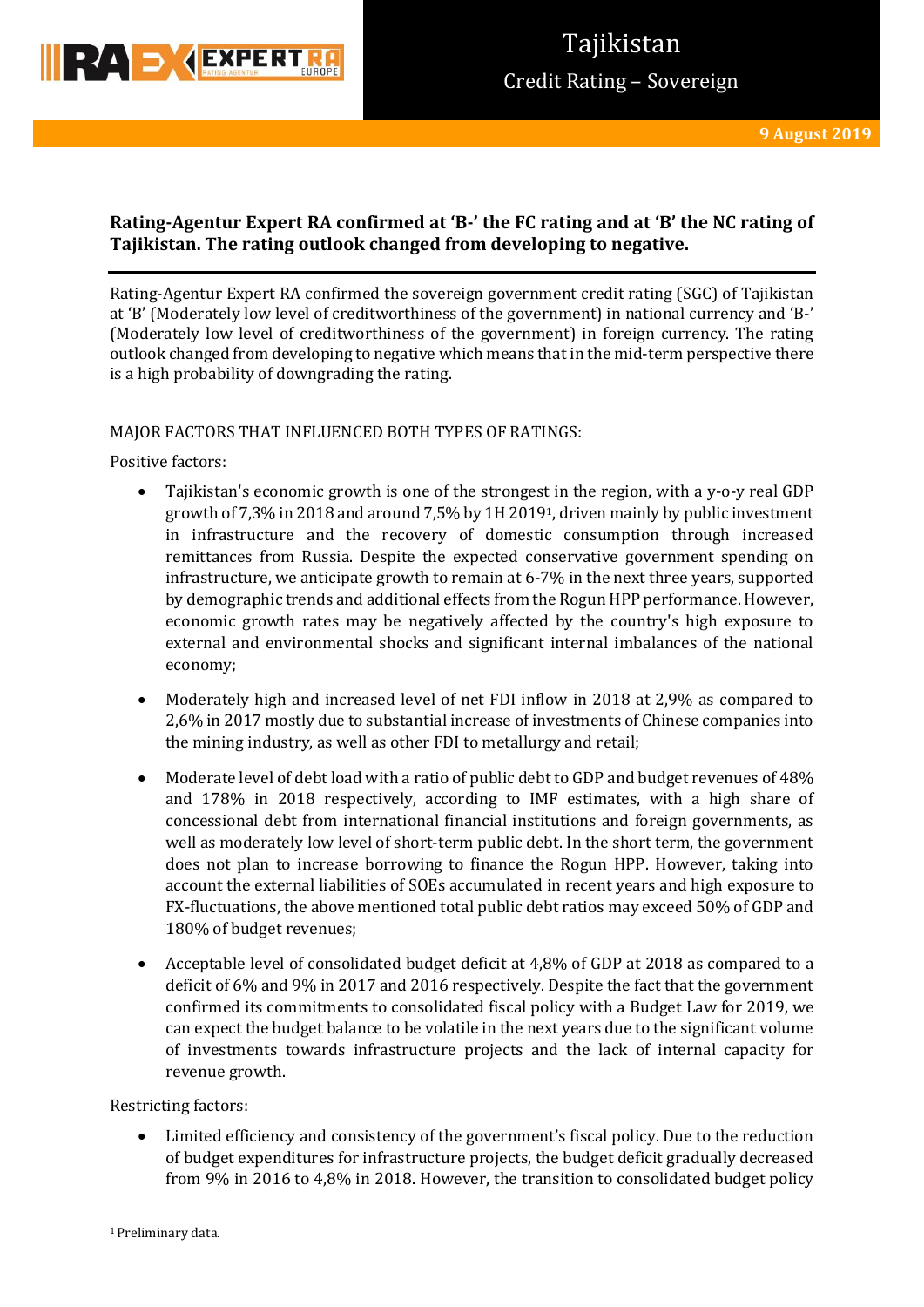

is under pressure from the need for additional injections of funds to complete the construction of the Rogun Hydropower Plant (HPP). In addition, the positive dynamics of budget revenues in 2018 were mainly underpinned by the collection of fines and penalties received from unscheduled inspections of enterprises, instead of regular tax revenues. The 2019 official fiscal plans focus on further fiscal consolidation with an official government budget deficit of 0,5% of GDP, but this figure according to our estimates does not take into account all government spending on infrastructure projects;

- The effectiveness of the monetary policy remains constrained despite significant improvement over the last years. The transmission mechanism is subdued due to high levels of financial dollarization, poor banking system stance, undeveloped local capital markets, as well as low independency of the National Bank of Tajikistan (NBT). However, the effectiveness increased due to introduction of new instruments, such as overnight and intraday lending facilities, overnight deposits, and credit and certificates of deposit auctions. In addition, the NBT declared inflation targeting for 2018 within 7% (+/- 2p.p.) and intends to transit to a flexible exchange rate by 2023;
- After a record low consumer price inflation of 1,6% y-o-y as of June 2018, a gradual increase was noted and, by the end of June 2019, annual inflation reached 8,7% y-o-y mostly due to rising prices for basic consumption food products. We consider this hike to be seasonal and, with a stable exchange rate and steady prices of fuel and foodstuffs imports from Uzbekistan, the annual inflation rate will not likely exceed the NBT target, however, it will be higher than the 2018 metric.

Negative factors:

- Underdeveloped and inefficient economy, as evidenced by the WEF Competitiveness Index in 2018 – 52,2 (102nd place out of 140 countries), persistently high trade deficit and subdued level of GDP per capita in PPP at USD 3,4 th as of the end of 2018, which is the lowest among the non-oil regional peers<sup>2</sup>;
- The country's creditworthiness is negatively affected by significant contingent liabilities arising from the high level of indebtedness of unprofitable SOEs, especially in the energy sector, as well as unresolved problems with two large systemically important banks (Agroinvestbank and Tochiksodirotbank), which have debts to the state in the amount of about TJS 4 bn;
- Low level of financial system development with the banks' assets and domestic credit to GDP ratios at  $26,3\%$  and  $15,6\%$  as of 10 2019 and end-2018 respectively, as well as absence of listed shares currently traded on the national Central Asia Stock Exchange (Dushanbe);
- The banking system is very fragile with a high concentration of assets in state-owned banks and the presence of large problem banks. The ratio of NPLs to total loans, as of June 2019 was up to 25,5% of total loans3. However, the level of NPLs according to the internationally recognized definition may be lower than the disclosed metrics. On the positive side, the banking sector' profitability remains favorable. As of June 2019, ROE and ROA amounted to 9,2% and 2,5%, respectively. Besides, the ratio of capital to assets is high at 27,6%;
- The country is characterized by negligible level of institutional development and transparency of the government policy, as shown by the assessment of international

**<sup>.</sup>** <sup>2</sup> Central Asia and Caucasus non-oil peers: Armenia, Georgia, Republic of Kyrgyzstan and Uzbekistan.

<sup>3</sup> The figure refers to the local definition of NPLs, which include customer and interbank loans with overdue payments of more than 30 days, instead of the generally accepted number of 90 days.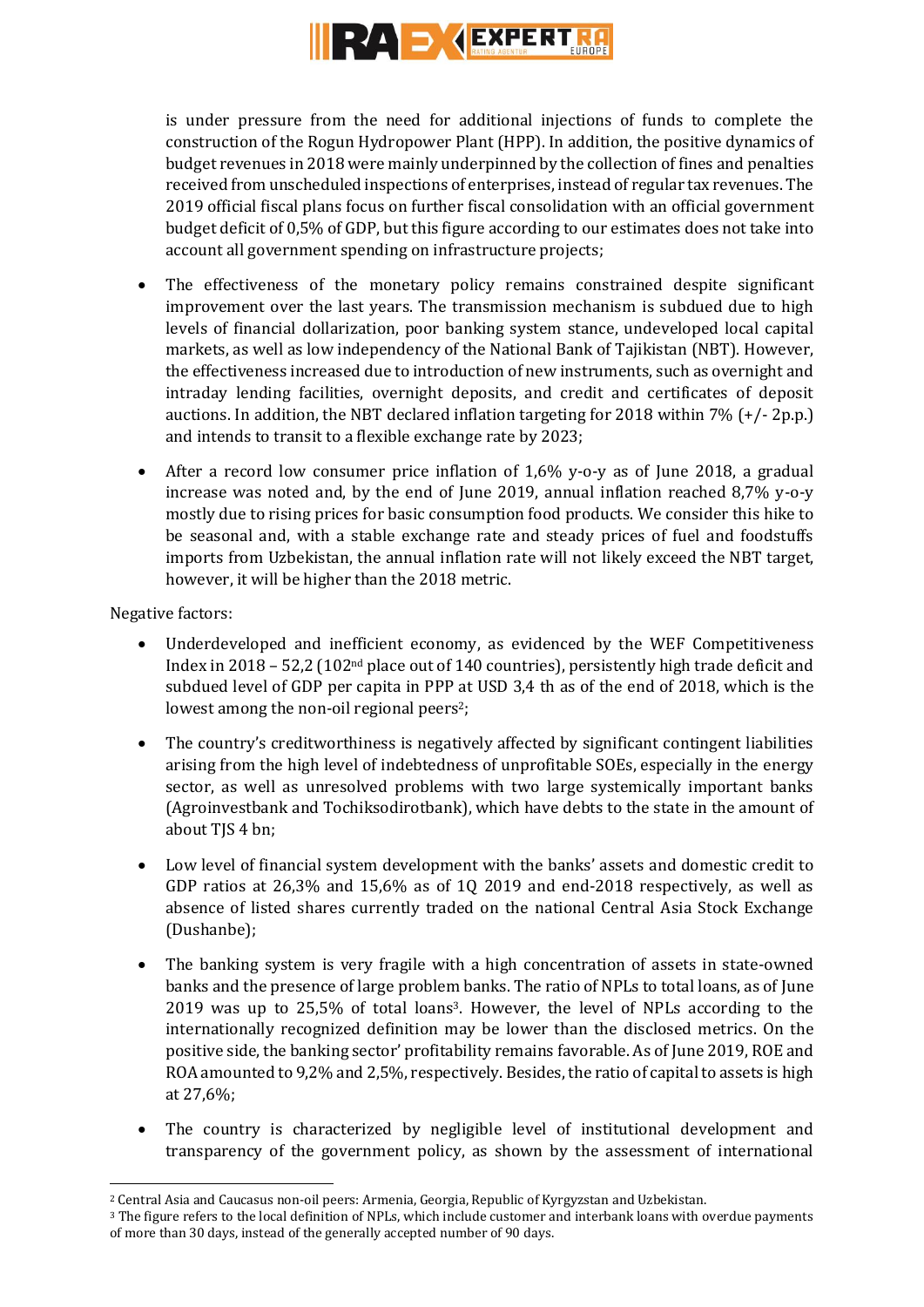

organizations. The Corruption Perception Index stood at 25 (152nd place out of 180 countries) and Inequality-adjusted Human Development Index (HDI) at 0,56 in 2018 Report. In addition, the country occupied only the  $126<sup>th</sup>$  position out of 190 countries in the Doing Business 2019 report published by the World Bank;

- Officially registered unemployment remained low at 2,3% at the end of 2018, although, according to the ILO methodology, unemployment is much higher at 10,9%. Due to the high level of labor migration to Russia, the employment and income of the population and, accordingly, the volume of remittances, largely depends on the state of the Russian economy;
- The spread for the 10Y USD-denominated Tajikistan government bond with maturity in 2027 (8-year remaining maturity) and 7Y U.S. Treasury bonds is currently almost 6p.p., showing the negative investors' perceptions regarding sovereign risks.

Stress factors:

 Despite positive dynamics over the last two years, financial dollarization remains high with the share of FX-deposits at 48,4% by May 2019 (weak stress-factor).

### Currency risks:

- The FX-currency market remains de-facto regulated by the NBT, which constrains access to hard currency and indirectly limits imports. This leads to the presence of an informal market of FX-currency, especially taking into account the size of remittances inflow which accounted to almost 30% of GDP according to World Bank data;
- $\bullet$  The current account deficit stood at 5% in 2018<sup>4</sup>, as there is a high dependence on imports with a ratio of imports to GDP of 43% in 2018. Nevertheless, international reserves stabilized at the level of USD 1,3 bn, which covers four months of imports and is equivalent to 43,9% of external public debt;
- Very low level of export to GDP at around 15% in 2018;
- Exposure to currency risks of public debt servicing remains high, as about 80% of debt is denominated in foreign currency. However, these risks are partly mitigated by high share of concessional debt.

# SENSITIVITY ASSESSMENT:

The following developments could lead to an upgrade:

- Scheduled launch of capacities of the Rogun HPP project, which will allow to start generating foreign currency revenues to the budget and stimulate economic growth;
- Significant improvement of the banking system: growth of assets and loans to the economy, further reduction of NPLs, decreasing of financial dollarization and realization of agreements with investors regarding the problem banks;
- Consistent further improvement of monetary policy and transmission efficiency, as well as the liberalization of the exchange rate regime.

The following developments could lead to a downgrade:

 Substantial delays in the finalization of the Rogun HPP project, together with an increase of additional financial needs for this project, which can lead to an increase in the government commercial debt and deficit levels;

**.** 

<sup>4</sup> Preliminary data.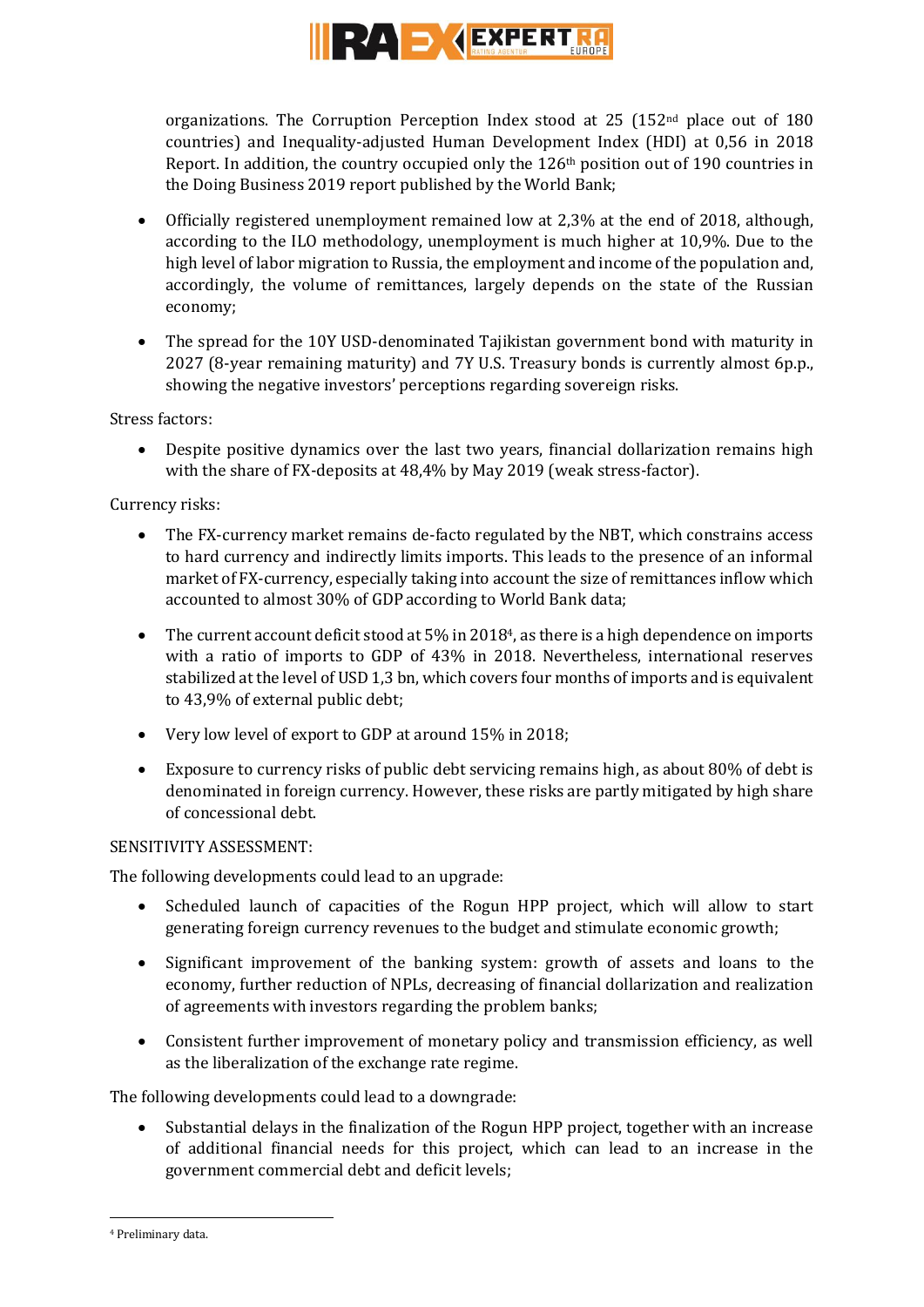

- Not adhering to the consolidation policy and widening the budget deficit due to lack of external financial support for the major infrastructure projects in the country;
- Deterioration of the external position in case of recession in the country's major trade partners and significant external shocks;
- Hikes in inflation and dollarization levels due to external shocks.

"The Agency has decided to maintain Tajikistan's ratings at 'B-' in FC and 'B' in LC while, at the same time, the outlook was changed to negative. This rating reflects the lowest nation's wealth among the peer-countries, poor institutional development and lagged competitiveness position of the economy, fragile position of the banking and financial systems, as well as a high risk of contingent liabilities' materialization for the government. Meanwhile, the ratings are supported by stable economic growth, continued narrowing of the budget deficit, acceptable debt burden and a favorable structure of creditors of the government. The FC rating is lower by one notch as a result of the weak external position which is highly dependent on imports, the high share of foreign currency government debt and the presence of an informal foreign exchange market.

The negative outlook reflects our concern about the stability of the budget and the current account of the country on the background of growing external uncertainties, hiking inflation, as well as delays in the timely implementation of the Rogun HPP with the absence of direct financial support from international organizations for this project. These factors exert pressure on the ratings and make them very sensitive to the deterioration of public finances and current account as a result of external shocks." - Clarified Vladimir Gorchakov, Associate Director of Rating-Agentur Expert RA.

Research report on Tajikistan is available at:

[https://raexpert.eu/reports/Research\\_report\\_Tajikistan\\_09.08.2019.pdf](https://raexpert.eu/reports/Research_report_Tajikistan_09.08.2019.pdf)

Next scheduled rating publication: TBD in December 2019. The full sovereign rating calendar can be found at [Sovereign Rating Calendar 2019](https://raexpert.eu/sovereign/#conf-tab-5)

For further information contact:

Responsible expert: Vladimir Gorchakov, Associate Director of Rating-Agentur Expert RA +49 (69) 3085-45-00, ext. 1211 [gorchakov@raexpert.eu](mailto:gorchakov@raexpert.eu)

Reviewer: Hector Alvarez, Associate Director of Rating-Agentur Expert RA +49 (69) 3085-45-00, ext. 1213 [alvarez@raexpert.eu](mailto:alvarez@raexpert.eu)

# **Rating-Agentur Expert RA GmbH**

Walter-Kolb-Strasse 9-11, 60594 Frankfurt am Main, Germany +49 (69) 3085-45-00 E-mail[: info@raexpert.eu](mailto:info@raexpert.eu) [www.raexpert.eu](http://raexpert.eu/)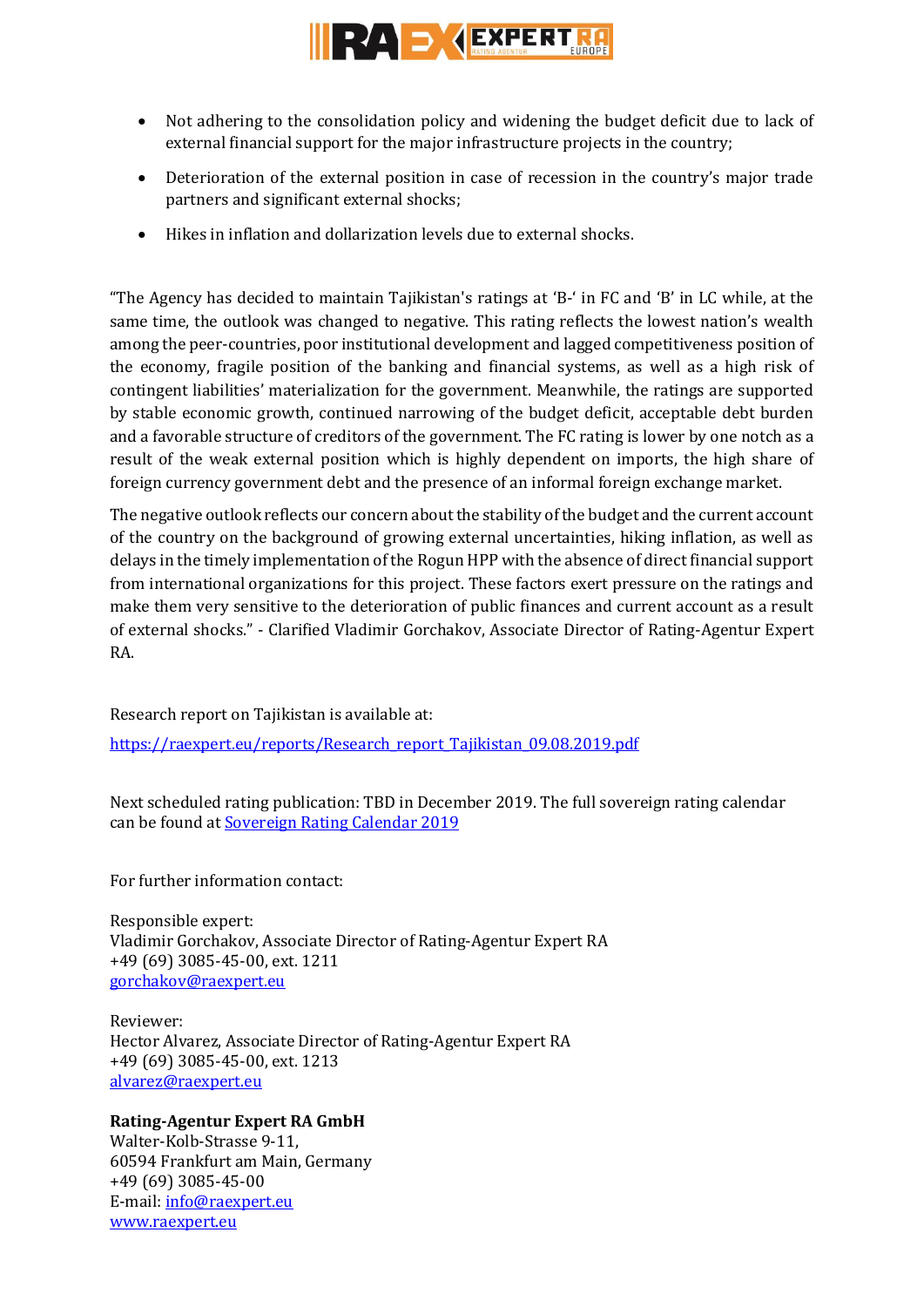

# RATING HISTORY:

| Date       | Review reason                                   | SGC                         |                     | <b>Outlook</b>              |                     |
|------------|-------------------------------------------------|-----------------------------|---------------------|-----------------------------|---------------------|
|            |                                                 | <b>National</b><br>currency | Foreign<br>currency | <b>National</b><br>currency | Foreign<br>currency |
| 10.05.2019 | First assignment<br>of both types of<br>ratings |                             | B-                  | Developing                  | Developing          |